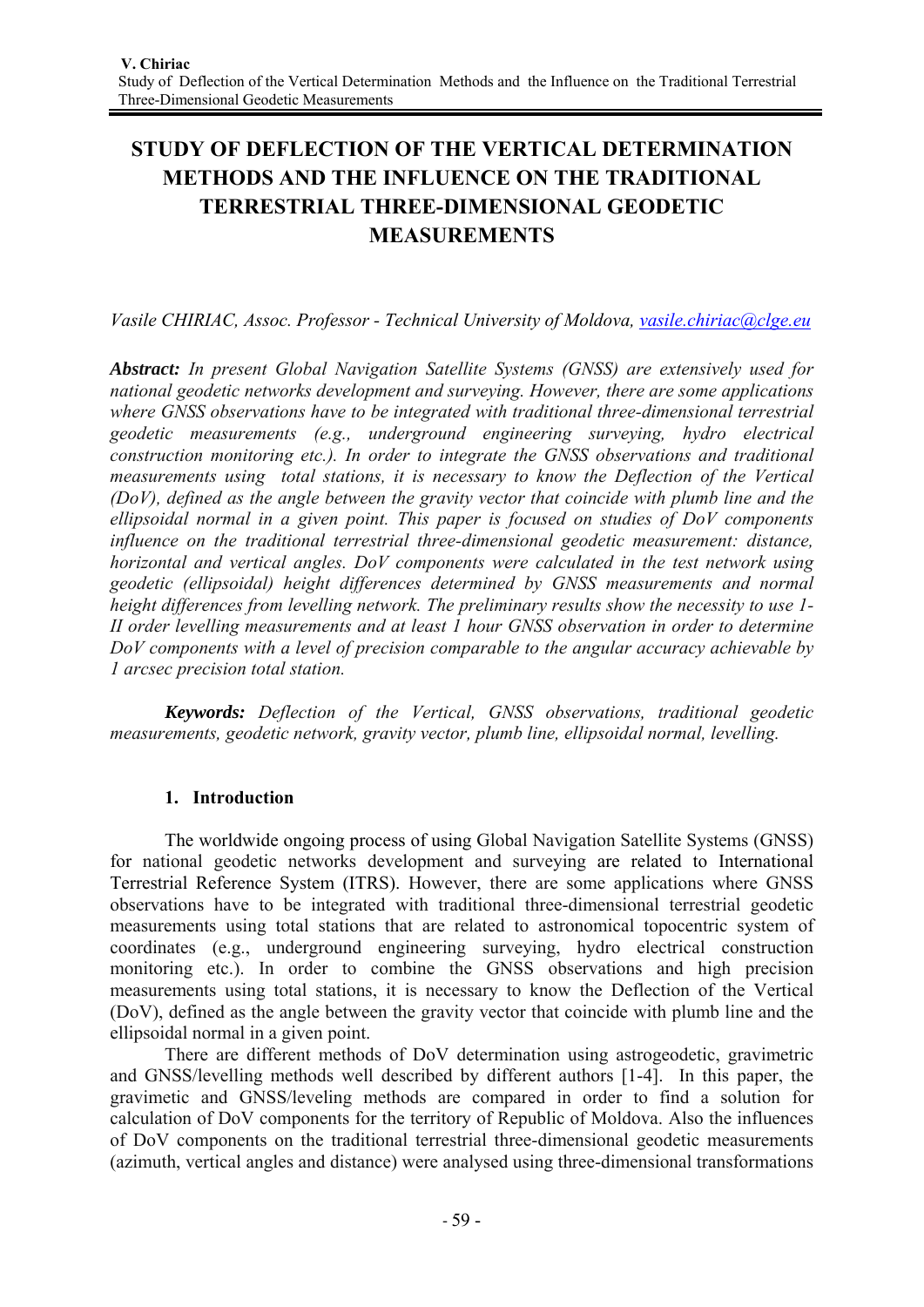### **1. GNSS/Levelling methods of calculations of Deflection of Vertical components**

#### **1.1 Calculation of Deflections of Vertical components at Earth's surface**

The differential equation of quasigeoid undulation  $\zeta$  is well known as following [4]:

$$
d\zeta = \frac{\partial \zeta}{\partial \phi} d\phi + \frac{\partial \zeta}{\partial \lambda} d\lambda,\tag{1}
$$

were is  $\phi$  and  $\lambda$  are the geodetic latitude and longitude, respectively.

The Deflection of Vertical (DoV) components in direction of the meridian  $\xi$  and prime vertical  $\eta$  are defined as following [4]:

$$
\xi = -\frac{1}{(M+h)} \frac{\partial \zeta}{\partial \phi}, \qquad \eta = -\frac{1}{(N+h)} \frac{\partial \zeta}{\partial \phi \partial \lambda}.
$$
 (2)

were *h* is geodetic (ellipsoidal) height, *M* is radius of curvature of meridian and *N* is radius of curvature of prim vertical.

Taking in account that  $\zeta$  could be calculated from GNSS measurements on leveling benchmarks using simple formula:

$$
\zeta = h - H,\tag{3}
$$

were *H* is leveled normal height.

The difference of quasigeoid undulation between two points  $\Delta \zeta$  from (2-3) is:

$$
\Delta \zeta = \zeta_2 - \zeta_1 = h_2 - H_1 - h_2 + H_2 = - (M + h)\Delta \phi \xi - (N + h) \cos \phi \Delta \lambda \eta, \tag{4}
$$

were  $\Delta \phi = \phi_2 - \phi_1$  and  $\Delta \lambda = \lambda_2 - \lambda_1$ .

The parametric observations model could be written as following:

$$
\Delta \zeta_i = \mathbf{a}_i \mathbf{x} + \mathbf{v}_i,\tag{5}
$$

where **x** are unknown parameters  $\xi$  and  $\eta$ ,  $v_i$  are residuals and  $a_i$  are observation coefficients corresponding to the number of parameters:

$$
\Delta \zeta_1 = -(M+h)\Delta \Phi_1 \xi - (N+h)cos\phi \Delta \lambda_1 \eta_1 \tag{6}
$$

The parameters are estimated by least squares method:

$$
\mathbf{x} = (\mathbf{A}^T \mathbf{A})^{-1} \mathbf{A}^T \mathbf{\Delta} \zeta,\tag{7}
$$

Introducing the vector of estimated parameters **x** into the system of observation equations, is obtained the vector of estimated residuals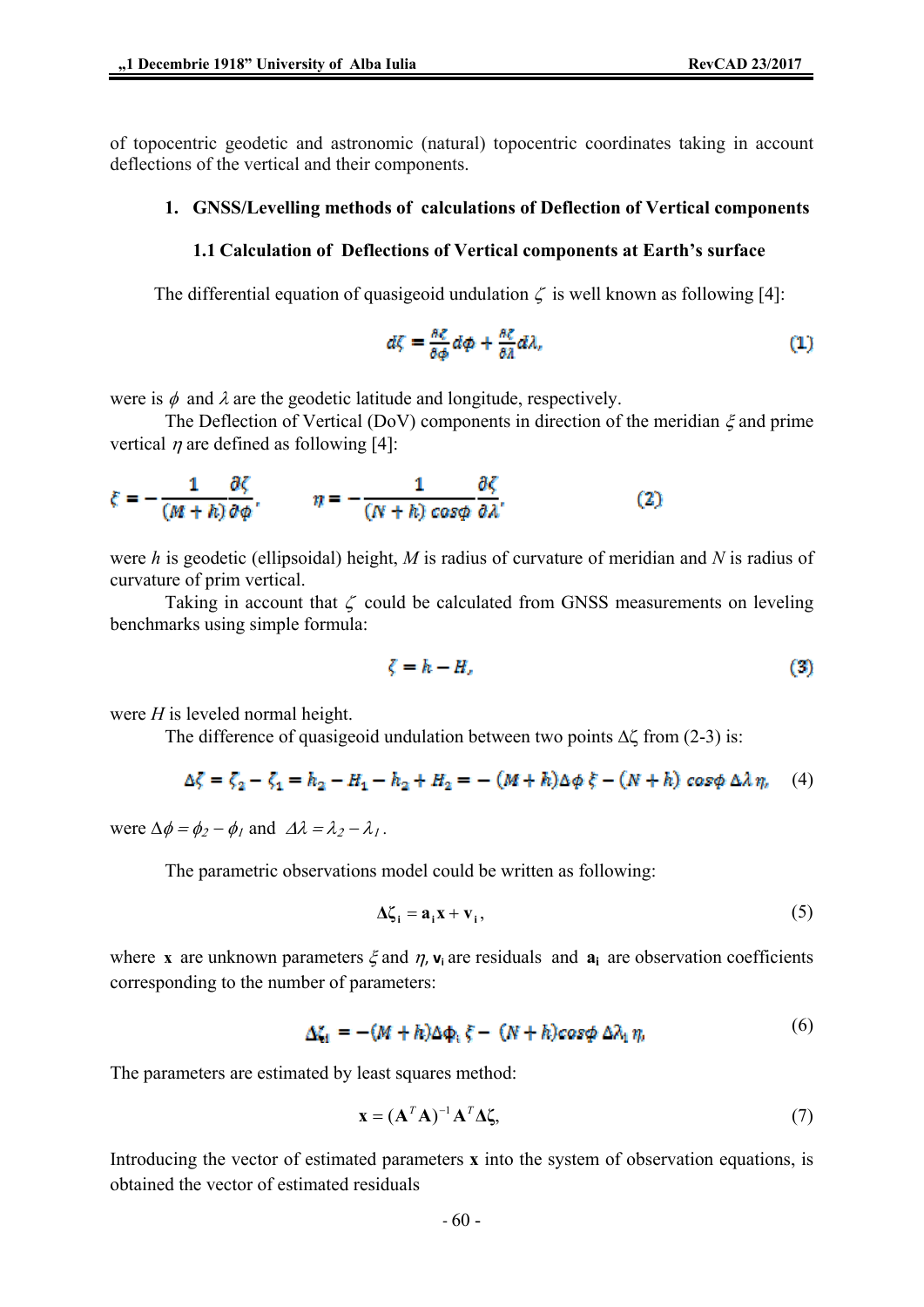$$
\mathbf{v} = \Delta \zeta - \mathbf{A} \mathbf{x},\tag{8}
$$

The estimated residuals **v** are used to calculate the standard deviation:

$$
\sigma_0 = \sqrt{\frac{\mathbf{v}^{\mathrm{T}} \mathbf{v}}{n-m}},\tag{9}
$$

where *n* is the number of GNSS/levelling observations and *m* is the number of estimated parameters.

For test calculation were selected 5 second order benchmarks of National Levelling Network around control point 7777 (Fig. 1). The GNSS measurements on levelling benchmarks were carried out by INGEOCAD specialists, using GNSS receivers in static mode with 1 hour duration of observations and postprocessed with a connection to EUREF sites and first order National Geodetic Network.



Fig. 1. Levelling benchmarks and GNSS baselines

Table 1. The initial data for DoV components calculation at the Earth's surface

| Nr.            | $\phi_{\circ}$ | λ°        | h, m    | H, m    | $\zeta$ , m | Δζ, m    | Δφ''     | Δλ''     |
|----------------|----------------|-----------|---------|---------|-------------|----------|----------|----------|
| 1              | 46.829894      | 29.070224 | 264.444 | 233.688 | 30.756      | $-0.045$ | $-193.1$ | 266.1    |
| $\overline{2}$ | 47.002924      | 28.941507 | 210.184 | 179.361 | 30.823      | 0.022    | 429.8    | $-197.3$ |
| 3              | 46.918998      | 28.973992 | 65.862  | 35.074  | 30.788      | $-0.013$ | 127.6    | $-80.3$  |
| 4              | 46.774183      | 29.019300 | 209.510 | 178.700 | 30.810      | 0.009    | $-393.7$ | 82.8     |
| 5              | 47.022771      | 29.070997 | 240.373 | 209.769 | 30.604      | $-0.197$ | 501.2    | 268.9    |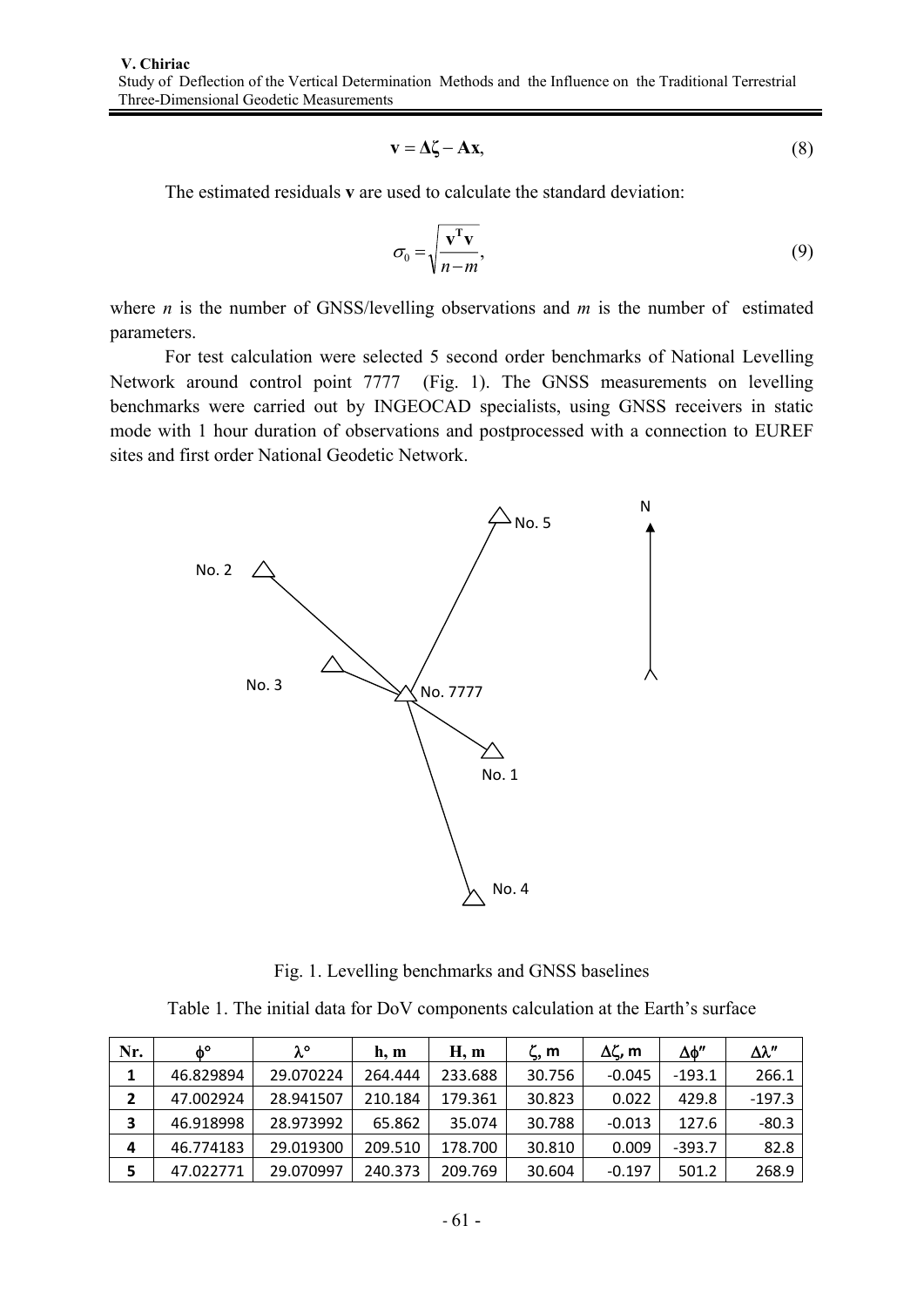Using the method described above, the DoV components on the control point No. 7777 were calculated:  $\xi = 1.07'' \pm 0.56''$ ;  $\eta = \pm 3.72'' \pm 0.56''$ .

#### **1.2 Calculation of Deflections of Vertical components at quasigeoid's surface**

The geometrical relationship between quasigeoid height and deflection of the vertical is defined by the following formulae [5]:

 $v = -\frac{d\zeta}{d\phi}$ .  $(10)$ Ellipsoid



Fig. 2. Geometrical relationship between quasigeoid height and DoV

Deflection of vertical on any geodetic azimuth  $\alpha$  direction can be calculated as follows:

$$
v = \zeta \cos \alpha + \eta \sin \alpha \tag{11}
$$

Taking in account equations (3) and (10) the following formula is obtained:

$$
-\frac{\Delta \zeta}{s} = \xi \cos \alpha + \eta \sin \alpha, \qquad (12)
$$

were *s* is a distance between two points.

The parametric observations model could be written as following:

$$
-\frac{\Delta\zeta_i}{s_i} = \mathbf{a}_i \mathbf{x} + \mathbf{v}_i,\tag{13}
$$

where **x** are unknown parameters  $\xi$  and  $\eta$ ,  $v_i$  are residuals and  $a_i$  are observation coefficients corresponding to the number of parameters. The parameters  $\xi$  and  $\eta$ , are estimated in planar approximation by least squares method using equations (7-9).

Table 2. The initial data for DoV components calculation at the quasigeoid's surface

| Nr. | N, m       | E, m       | h, m    | H, m    | ζ, m   | Δζ, m    | s, m      | $\alpha^{\circ}$ |
|-----|------------|------------|---------|---------|--------|----------|-----------|------------------|
| 1   | 188243.303 | 251133.007 | 264.444 | 233.688 | 30.756 | $-0.045$ | 8205.517  | 136.151286       |
| 2   | 207401.951 | 241180.069 | 210.184 | 179.361 | 30.823 | 0.022    | 13912.079 | 342.132268       |
| 3   | 198090.052 | 243718.787 | 65.862  | 35.074  | 30.788 | $-0.013$ | 4293.078  | 336.238756       |
| 4   | 182018.537 | 247296.687 | 209.510 | 178.700 | 30.810 | 0.009    | 12282.190 | 171.345812       |
| 5   | 209684.414 | 251008.531 | 240.373 | 209.769 | 30.604 | $-0.197$ | 16489.175 | 19.705637        |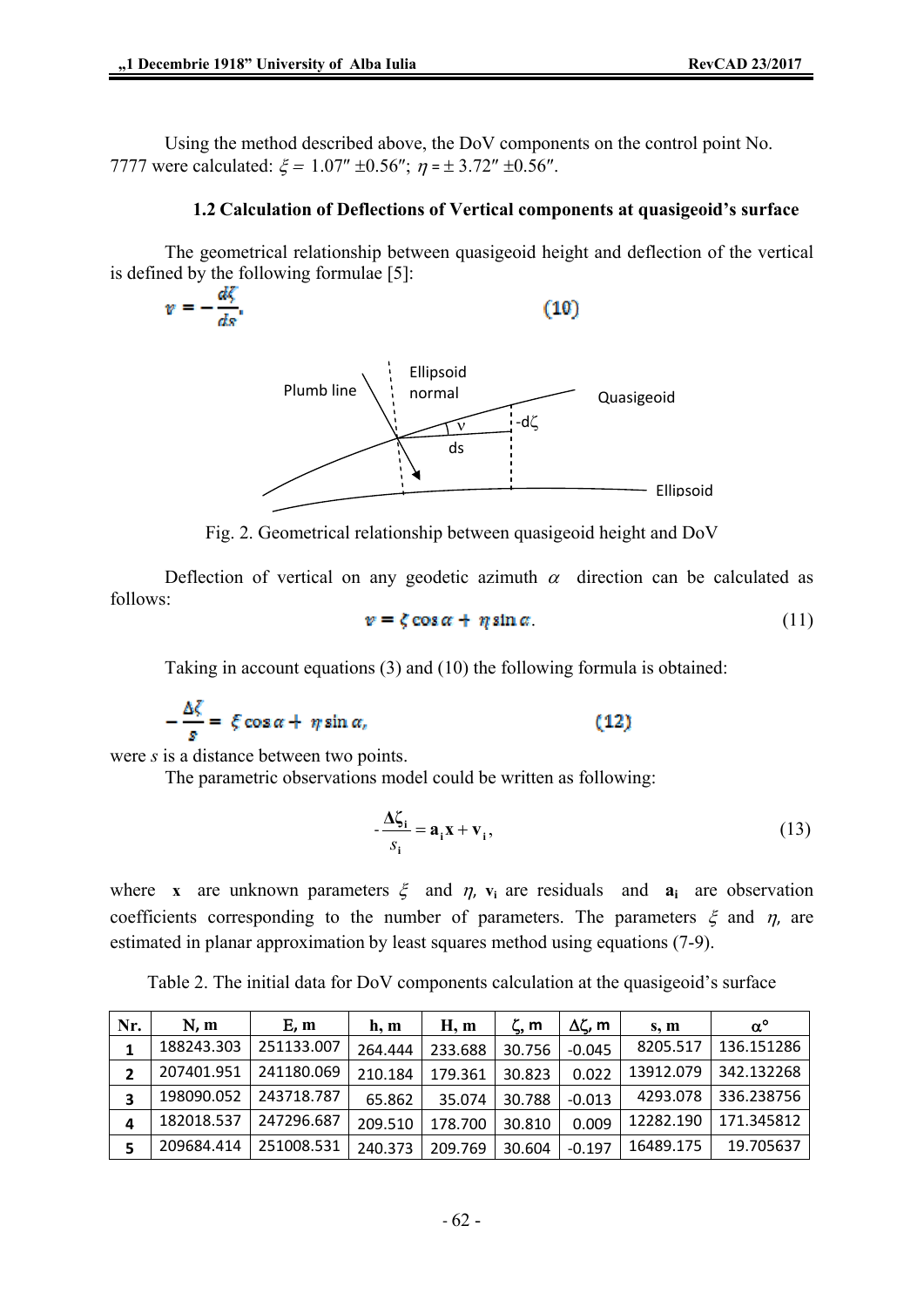Using the method described above, the DoV components on the control point No. 7777 were calculated:  $\xi = 1.18'' \pm 0.66''$ ;  $\eta = 3.00'' \pm 0.66''$ .

#### **2. Comparison with gravimetric method of Deflection of Vertical calculations**

In order to compare the results of DoV components calculated from GNSS/Levelling the gravimetric deflection of vertical was computed from the Vening-Meinesz integral using classical Molodensky method [5]:

$$
\begin{aligned} \left\{ \frac{\xi_{\Delta g}}{\eta_{\Delta g}} \right\} &= \frac{\rho}{4\pi r} \int_{\phi=0}^{\pi} \int_{A=0}^{2\pi} \Delta g \, \frac{as(\phi)}{d\phi} \begin{Bmatrix} \cos A \\ \sin A \end{Bmatrix} \sin \psi d\psi dA \,, \end{aligned} \tag{14}
$$

were  $\Delta q = q - \gamma$  are free air gravity anomalies,  $\psi$  and A are polar coordinates, and  $S(\psi)$  is Stokes function modified by Vening-Meinesz as following,

$$
\frac{dS(\phi)}{d\phi}\sin\psi = -\cos^2\frac{\phi}{2}\left\{\cos\frac{\phi}{2} + 12\sin\frac{\phi}{2} + \frac{3}{1+\sin\frac{\phi}{2}} - 4\sin^2\frac{\phi}{2}[\ddot{\theta} + 3\ln(\sin\frac{\phi}{2} + \sin^2\frac{\phi}{2})]\right\}.
$$

Taking in account the plan approximation formulae (14) could be simplified for integral calculations in two zones with 5 km and 100 km radiuses (Fig. 3):

$$
\begin{Bmatrix} \xi_{\Delta g} \\ \eta_{\Delta g} \end{Bmatrix} = -\frac{\rho^*}{4\pi\gamma} \int_{r=0}^{r} \int_{A=0}^{2\pi} \frac{\Delta g}{r} \begin{Bmatrix} \cos A \\ \sin A \end{Bmatrix} dr dA. \tag{15}
$$

 Calculation of gravimetric DoV was done using 2.5'x2.5'gridded free air gravity anomalies from International Gravimetric Bureau database [7].  $\infty$ 



mGal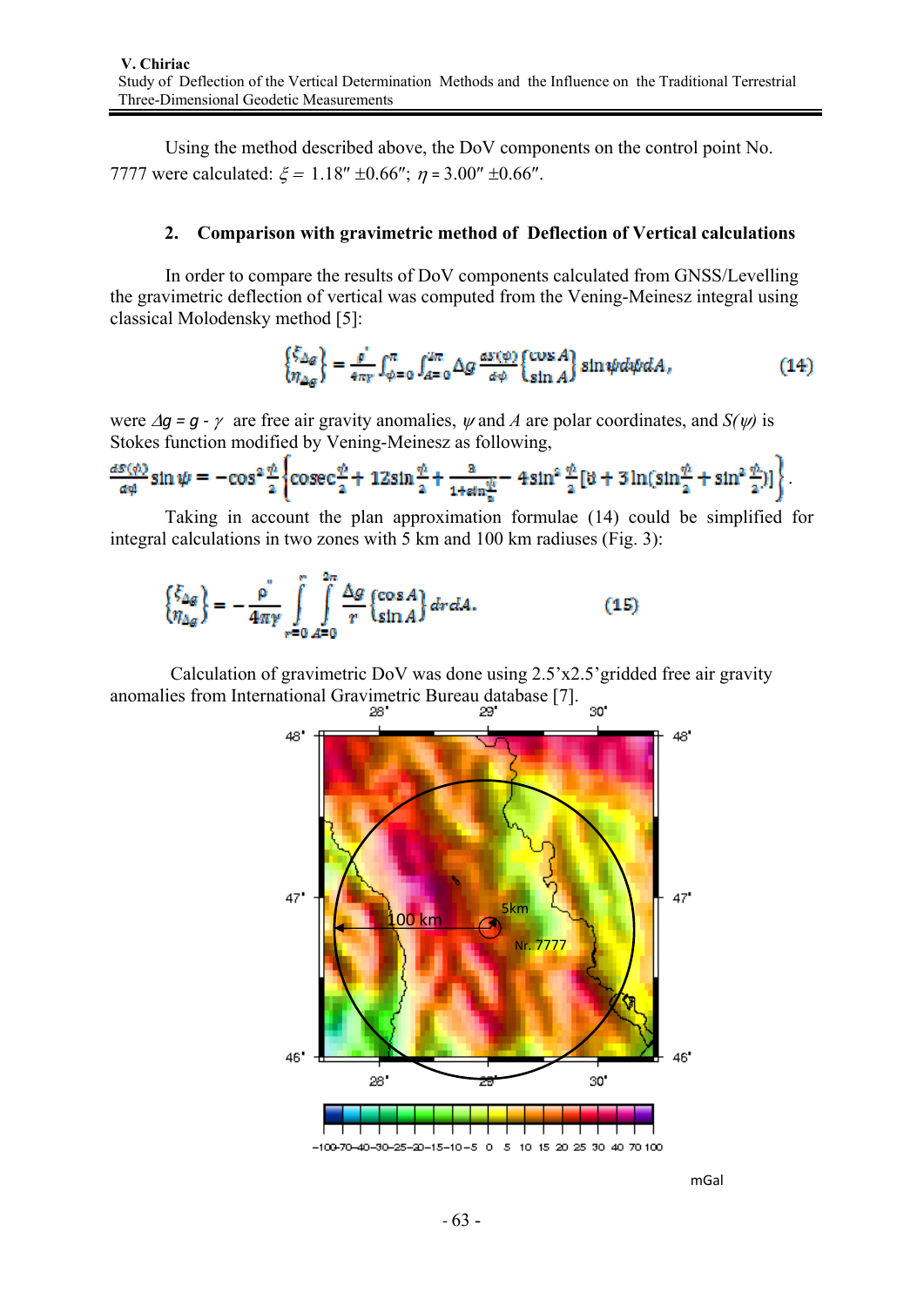Fig. 3. Calculation of gravimetric DoV from free air gravity anomalies

Using the method described above, the DoV components on the control point No. 7777 were calculated:  $\zeta_{\Delta q} = 1.13''$ ;  $\eta_{\Delta q} = 2.68''$ .

Deflections of the vertical components of the control point were also calculated using Earth Gravitational Model EGM96 (n=m=360) and ELGRAM software from International Service for the Geoid [8] :  $\zeta_{EGM96} = 0.32$ ";  $\eta_{EGM96} = 6.34$ ".

Taking in account the difference between geometric and gravimetric meridian components of DoV [5]:

$$
\Delta \zeta = 0.171 \text{''} H \sin(2\phi), \tag{16}
$$

were *H* is ellipsoidal height in km, the gravimetric obtained components were corrected. The final calculated deflection components are shown in Table 3.

Table 3. Comparisons of obtained components of DoV using different calculation methods

| DoV<br>components | <b>GNSS</b> / levelling at   GNSS/ levelling at<br>Earth's surface | quasigeoid surface | Molodensky<br>gravimetric method | EGM96<br>$n=m=360$ |
|-------------------|--------------------------------------------------------------------|--------------------|----------------------------------|--------------------|
|                   | 1.07''                                                             | 1.18''             | 1.16''                           | 0.35''             |
| п                 | 3.72''                                                             | 2.99''             | 2.68''                           | 6.34''             |

We can notice the remarkable agreement between the first three sets of independently computed vertical deflections special in the meridian component  $\xi$ , because of flat surface of quasigeoid in north and south directions from the control point. The substantial differences with vertical deflections computed using EGM96 model could be explained because of low resolution and lack of gravity data of Moldova. The incompliance of prime vertical component  $\eta$  could be explain because the lack of first and second order levelling benchmarks in the east and west part from control point and evident short distances. In conclusion, the most reliable of these four methods is GNSS/Levelling technique. EGM models could be used for the computation of the components of the deflection of vertical combining a geopotential models and free air gravity anomalies  $(\Delta g)$  using well known Remove-Compute-Restore technique.

#### **3. The influence of Deflection of Vertical on traditional geodetic measurements**

Some geodetic applications as an underground engineering surveying, hydro electrical construction monitoring, etc. requests to integrate GNSS observations with traditional threedimensional terrestrial geodetic measurements (horizontal and vertical angles and distance) by using total stations that are related to astronomical (natural) topocentric system of coordinates.

Relationship between geodetic topocentric coordinates *N, E, U,* and astronomical (natural) topocentric system of coordinates  $N_a$ ,  $E_a$ ,  $U_a$  are defined by rotation matrix  $R$  [6]:

$$
\begin{bmatrix} N \ E \ U \end{bmatrix} = R \begin{bmatrix} N_a \ E_a \ U_a \end{bmatrix}; \qquad \qquad \begin{bmatrix} N_a \ E_a \ U_a \end{bmatrix} = R^T \begin{bmatrix} N \ E \ U \end{bmatrix}; \qquad \qquad R = \begin{bmatrix} 1 & \nu & \xi \\ -\nu & 1 & \eta \\ -\xi & -\eta & 1 \end{bmatrix}. (17)
$$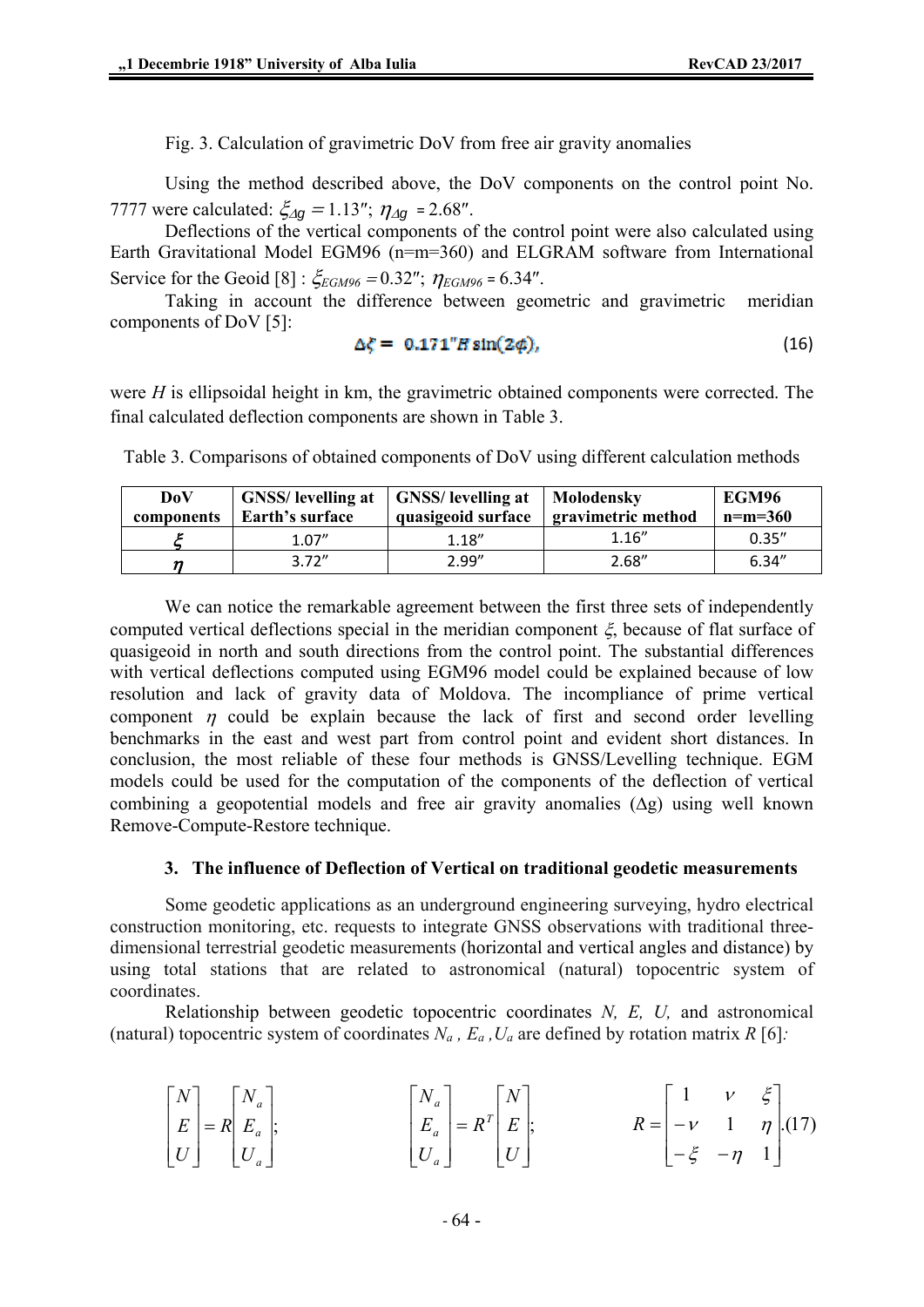

Fig. 4. Astronomical topocentric and geodetic topocentric systems of coordinates

Taking in account that the angle value of the vertical deflection υ is very small, only a few seconds, the spherical triangle  $UU_aU_a$ <sup>'</sup> can be identified with the plane right triangle (Fig. 4), where full deflection of vertical could be calculated as follows applying the Pythagoras rule:

$$
\nu = \sqrt{\xi^2 + \eta^2} \tag{18}
$$

Relationship between astronomical azimuth  $\alpha$ , vertical angle  $z_a$ , distance *s* and natural coordinates  $N_a$ ,  $E_a$ ,  $U_a$  are well known as the following [6]:

$$
\begin{bmatrix} N_a \\ E_a \\ U_a \end{bmatrix} = s \begin{bmatrix} \sin z_a \cos \alpha \\ \sin z_a \sin \alpha \\ \cos z_a \end{bmatrix}; \quad \alpha = \arctg \frac{E_a}{N_a}; \quad z_a = \arctg \frac{\sqrt{N_a^2 + E_a^2}}{U_a}; \quad s = \sqrt{N_a^2 + E_a^2 + U_a^2}. \tag{19}
$$

Relationship between geodetic azimuth Α, vertical angle *z* , distance *s* and geodetic topocentric coordinates  $N$ ,  $E$ ,  $U$  are also well known as the following [6]:

$$
\begin{bmatrix} N \\ E \\ U \end{bmatrix} = s \begin{bmatrix} \sin z \cos A \\ \sin z \sin A \\ \cos z \end{bmatrix}; \qquad A = arctg \frac{E}{N}; \qquad z = arctg \frac{\sqrt{N^2 + E^2}}{U}; \qquad s = \sqrt{N^2 + E^2 + U^2}. \tag{20}
$$

In order to investigate the influence of vertical deflections and their components on the geodetic azimuth *A*, vertical angle *z* and distance s we simulated measurements of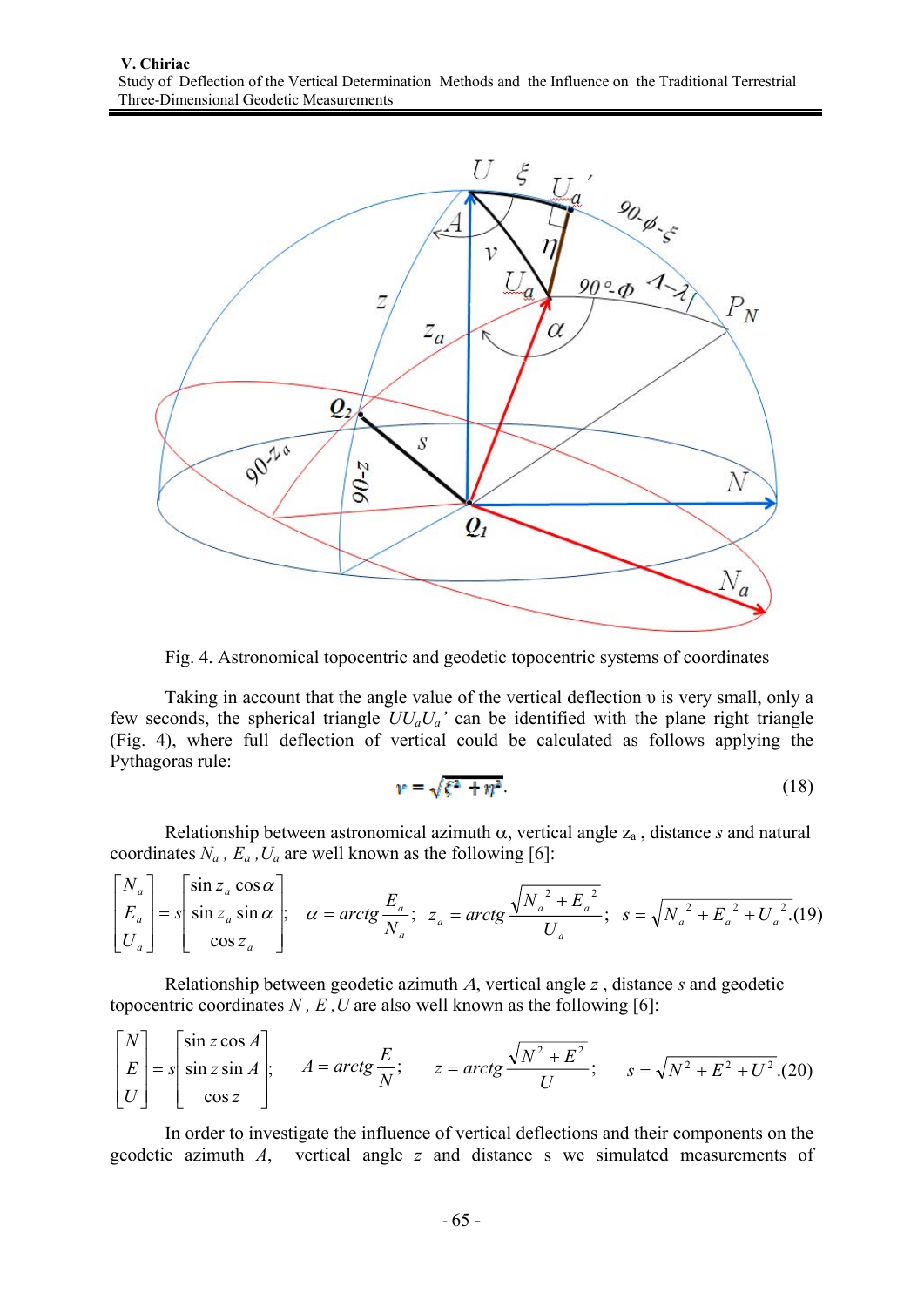astronomical azimuth  $\alpha$ , vertical angle  $z_a$  and distance *s* with differences of deflections of vertical components between two stations  $\zeta = 0.5$ ";  $\eta = 0.5$ ";  $v = 0.707$ ".

For geodetic vertical angle  $z = 45^{\circ}$ , and distance  $s = 1000$  m differences between geodetic and astronomic azimuth are showed in Fig. 5.



Fig. 5. The influence of deflection of vertical components on geodetic azimuths

For geodetic azimuth  $A = 45^{\circ}$ , and distance s = 1000 m differences between geodetic and astronomic vertical angles are showed in Fig. 6.



Fig. 6. The influence of deflection of vertical components on geodetic vertical angles

For geodetic azimuth  $A = 45^{\circ}$ , and geodetic vertical angle  $z = 90^{\circ}$  differences in distances are showed in Fig. 7.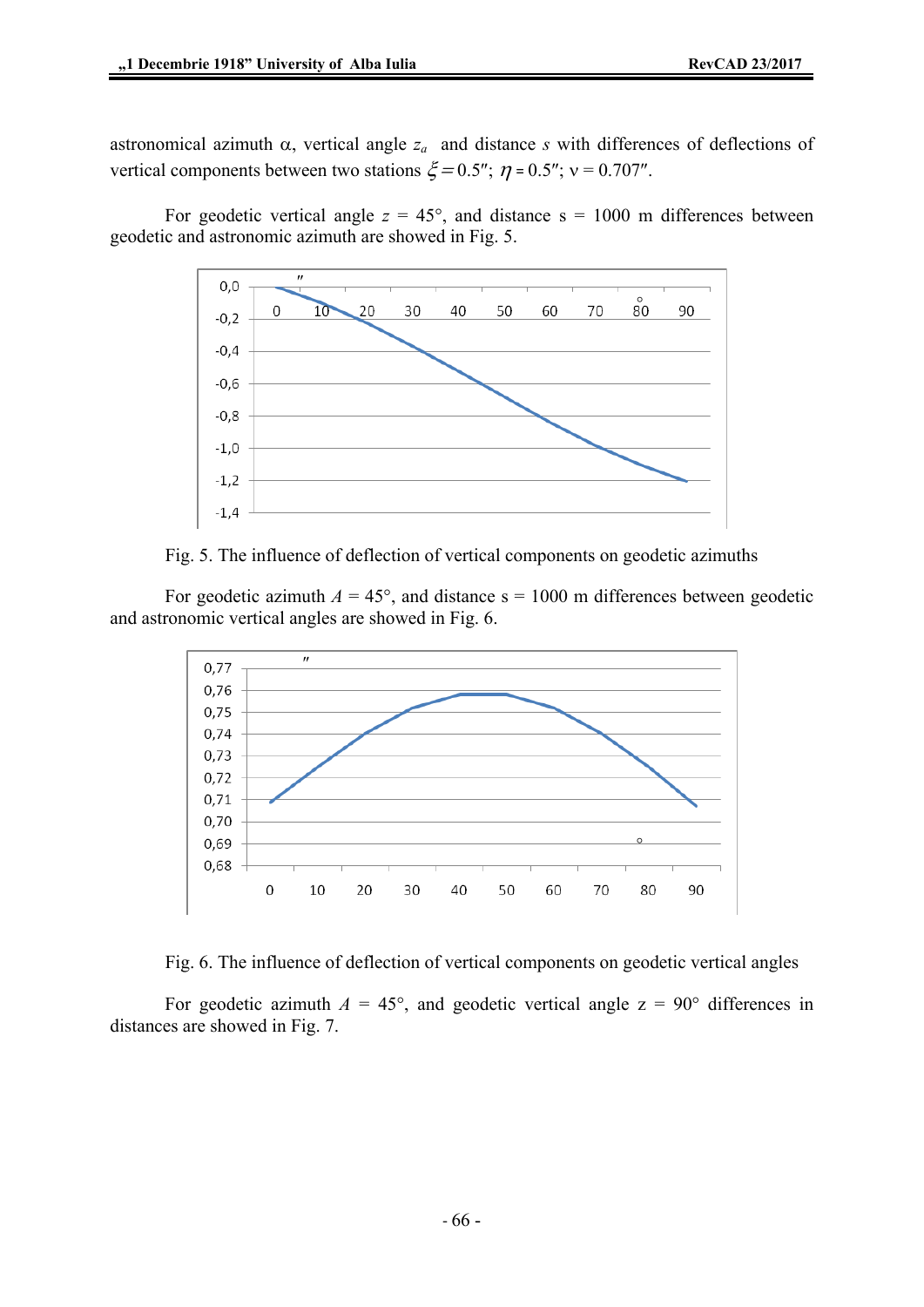

Fig. 7. The influence of deflection of vertical components on distances

## **4. Conclusions**

The agreement between the GNSS/Levelling methods and independent gravimetric technique of computing DoV components shows the necessity to continue investigations in different in regions of the country.

The results of investigations shows the necessity to use I-II order levelling measurements and at least 1 hour GNSS observation in order to determine DoV components with a level of precision comparable to the angular accuracy achievable by 1 arcsec precision total station. The network should be design taking in account the morphology of quasigeoid surface.

In conclusion, the most reliable of these four methods is GNSS/Levelling technique. The preference should be done to the calculation method of Deflections of Vertical components at earth's surface in order to avoid any reduction corrections due to the height above the quasigeoid in case of mountain area.

 The simulation examples of the influence of vertical deflections and their components on the geodetic azimuth, vertical angle and distance shows necessity to take in consideration vertical deflections for high precision geodetic applications as an underground engineering surveying, hydro electrical construction monitoring, etc. when GNSS technique is not possible to use directly and integration with traditional three-dimensional terrestrial geodetic measurements is needed.

The future investigations should be oriented to simulate triangles closure in hydro electrical construction micro-triangulation monitoring networks where differences of deflections of vertical are considerable.

## **1. References**

*1. Ceylan A.: Determination of the deflection of vertical components via GPS and leveling measurement: A case study of a GPS test network in Konya, Turkey. Scientific Research and Essay Vol.4 (12), December, 2009, pp. 1438-1444.* 

*2. Dumitru P.D., Badescu O., Calin. A. ,:Study regarding the use of the vertical deviation from Romanian historical astro-geodetic network in the geoid model development on the national territory. Romanian Astron. J. , Vol. 26, No. 1, Bucharest, 2016, p. 67–75.*